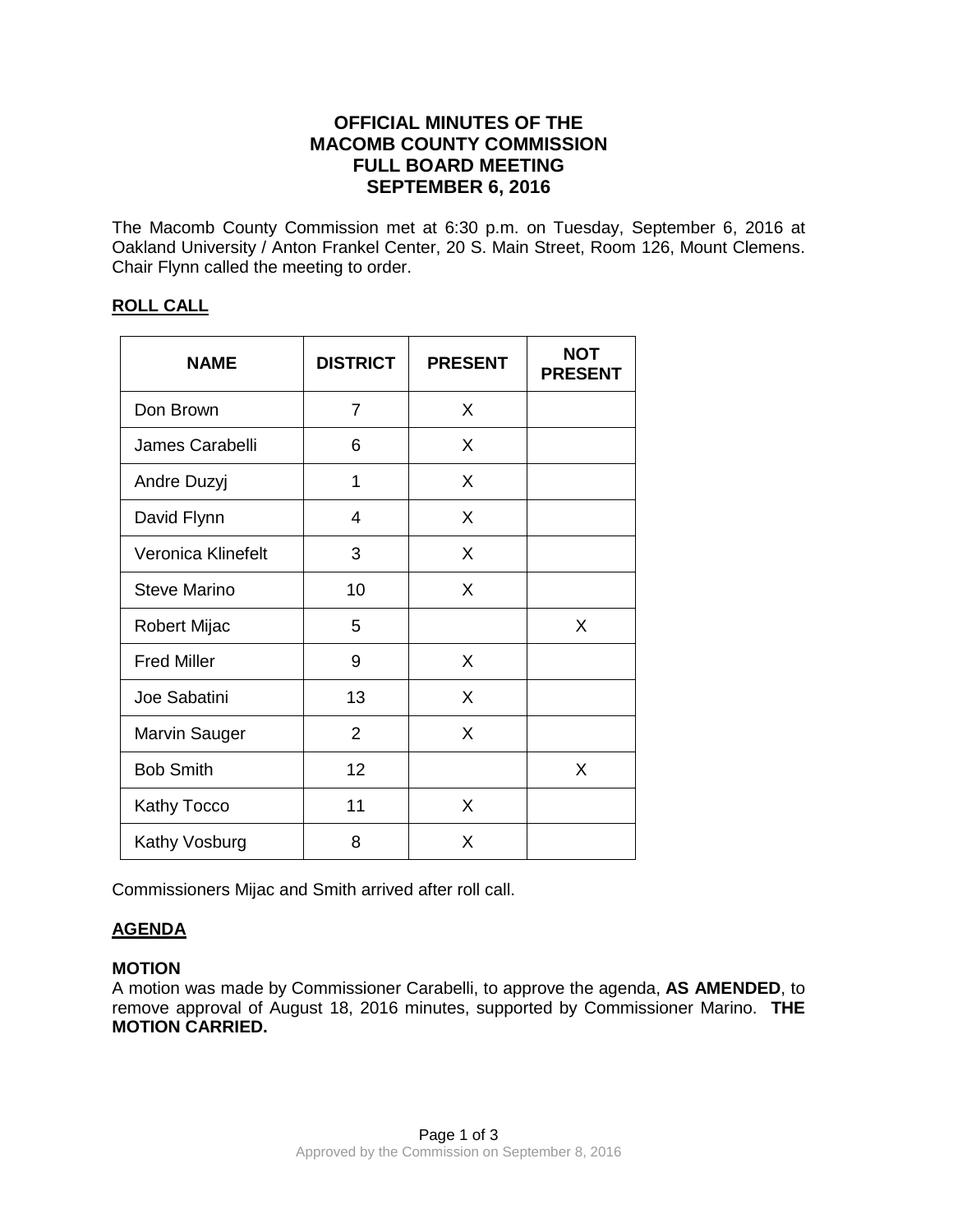### **PUBLIC PARTICIPATION**

Joe Hunt, 8306 Stanley, Warren Karen Spranger, 7520 Hudson, Warren

### **APPROVE HIRING OF CORINNE BEDARD (RETIREE)**

#### **MOTION**

**R16-183** A motion was made by Commissioner Vosburg, to approve the hiring of Corinne Bedard, (retiree), to serve in the role of part-time, temporary, Administrative Secretary which is currently vacant due to employee maternity leave, to provide general BOC office assistance starting September 7, 2016, until the position is no longer vacant or for a period of time not to exceed 90 days, supported by Commissioner Sauger. **THE MOTION CARRIED**.

### **INTRODUCTION OF THE FY 2017 BUDGET**

Given by Steve Smigiel, Finance Director

### **MOTION**

**R16-184** A motion was made by Commissioner Tocco, to receive and file the FY 2017 Budget, supported by Commissioner Smith. **THE MOTION CARRIED.**

### **RESOLUTION**

#### **MOTION**

A motion was made by Commissioner Smith, to adopt the following Resolution, supported by Commissioner Duzyj.

**R16-185** Establishing Legislative priorities to guide the Review and Adoption of the FY 2017 County budget. **THE MOTION CARRIED.**

#### **CORRESPONDENCE**

a) News release dated 08/27/16: Macomb County Board of Commissioners Kick Off the 2017 Budget Season

#### **MOTION**

**R16-186** A motion was made by Commissioner Carabelli, to receive and file the news release dated 08/27/16, supported by Commissioner Marino. **THE MOTION CARRIED.**

#### **NEW BUSINESS**

None

### **PUBLIC PARTICIPATION**

Joe Hunt, 8306 Stanley, Warren Karen Spranger, 7520 Hudson, Warren